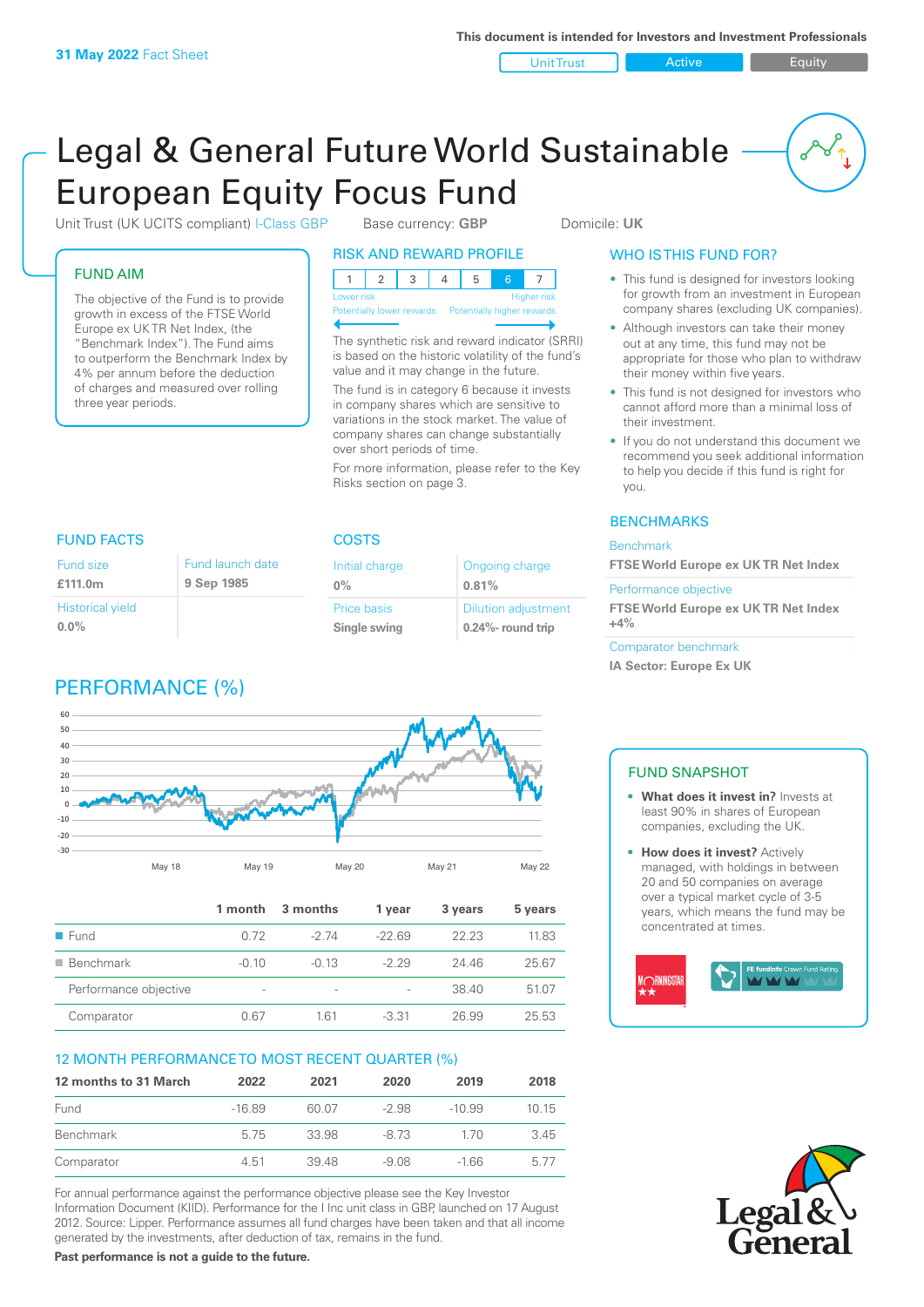Unit Trust (UK UCITS compliant) I-Class GBP

# PORTFOLIO BREAKDOWN

All data source LGIM unless otherwise stated. Totals may not sum due to rounding.

### COUNTRY (%)

|             | Netherlands    | 24.8 |  |
|-------------|----------------|------|--|
|             | Germany        | 22.9 |  |
|             | France         | 13.0 |  |
| $\mathbf C$ | Switzerland    | 8.4  |  |
|             | Belgium        | 7.0  |  |
|             | Spain          | 5.7  |  |
| Œ           | Denmark        | 5.7  |  |
| $\bigoplus$ | Finland        | 3.5  |  |
|             | Cayman Islands | 2.7  |  |
|             | )ther          | 6.2  |  |
|             |                |      |  |



| $\blacksquare$ Large   | 66.3 |
|------------------------|------|
| $\blacksquare$ Mid     | 17.9 |
| $\blacksquare$ Small   | 10.8 |
| $\blacksquare$ Micro   | 0.7  |
| ■ Cash and Equivalents | 44   |
|                        |      |



# TOP 10 HOLDINGS (%)

| <b>ASML</b>           | 5.3 |
|-----------------------|-----|
| Mercedes-Benz Group   | 3.8 |
| Essilorluxottica      | 37  |
| Neste Ovi             | 35  |
| Teleperformance       | 35  |
| Umicore               | 34  |
| Schneider Flectric    | 34  |
| Universal Music Group | 33  |
| Royal Dsm             | 32  |
| Novo Nordisk          | 32  |
|                       |     |

#### SECTOR (%)

| Industrials                   | 22.3 |  |
|-------------------------------|------|--|
| Unclassified                  | 21.8 |  |
| Technology                    | 14.7 |  |
| <b>Consumer Discretionary</b> | 13.9 |  |
| <b>Health Care</b>            | 116  |  |
| Energy                        | 6 N  |  |
| <b>Basic Materials</b>        | 3.4  |  |
| <b>Consumer Staples</b>       | 3.2  |  |
| Telecommunications            | 31   |  |
|                               |      |  |



# TOP 5 STOCK OVER/UNDERWEIGHTS (%)

|                     | <b>Fund</b> | <b>Relative</b> |  |
|---------------------|-------------|-----------------|--|
| Umicore             | 3.4         | 3.3             |  |
| Neste Oyj           | 3.5         | 3.3             |  |
| Teleperformance     | 3.5         | 3.2             |  |
| Alfen               | 3.2         | 3.2             |  |
| Varta               | 3.2         | 3.1             |  |
| Totalenergies Se    | 0.0         | $-1.9$          |  |
| LVMH                | 0.0         | $-2.1$          |  |
| <b>Novartis</b>     | 0.0         | $-2.6$          |  |
| Roche HIdgs (Genus) | 0.0         | $-3.2$          |  |
| Nestle              | 0.0         | $-4.5$          |  |



# GAVIN LAUNDER

Gavin joined LGIM in 2007 and is a Fund Manager for the European ex UK portfolios. He has managed the Future World Sustainable European Equity Focus Fund since January 2010. Previously, he was a Global Equities Analyst at BlueBay Asset Management. Gavin spent the majority of his buy-side career as a Portfolio Manager with UBS O'Connor. Prior, he was a top-rated, sellside analyst covering the Autos, Capital Goods and Conglomerates sectors at investment banks including SG Warburg and Goldman Sachs. Gavin holds a degree in Philosophy and Economics from University College, London.